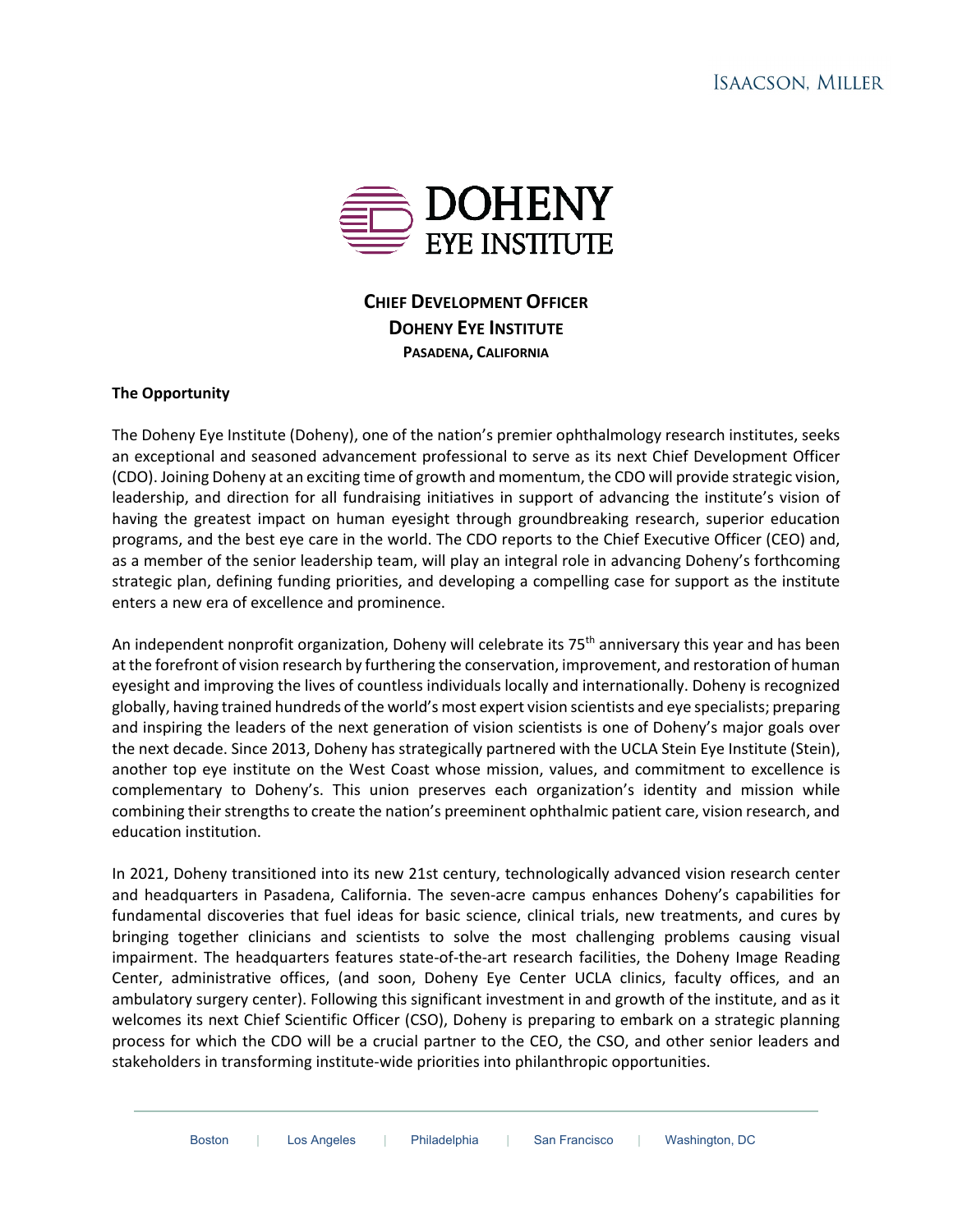In addition, the CDO is responsible for executing dynamic strategies to advance the major gift pipeline; strengthening relationships with existing donors; and crafting innovative strategies for qualifying, cultivating, and soliciting new prospects. Providing strategic guidance to a team of six, with a few key roles to be filled by the CDO, this individual will establish strong and effective working relationships across Doheny and Stein, as appropriate, and will forge strong partnerships with physicians, researchers, and key stakeholders. The CDO will also work closely with the Board of Directors and volunteer management, leveraging their time and talents efficiently and appropriately to increase engagement and philanthropic support. In collaboration with colleagues across the senior leadership team, the CDO will contribute to a culture that is dedicated to excellence.

With a track record of leadership experience in successful development programs, ideally within healthcare, research, or higher education, the successful candidate must possess strong managerial, strategic planning, and motivational skills; a keen understanding of best practices in fundraising; and a track record of significant personal success in donor cultivation, solicitation, and stewardship at the major and principal gift levels. This individual will exhibit the credibility, maturity, and sophistication to effectively engage and partner with key internal and external stakeholders, as well as the initiative and political savvy to navigate a complex medical and research enterprise. As an externally focused senior leader of Doheny, the ultimate hire will possess exemplary oral, written, and presentation communication skills. The CDO will have a deep appreciation for Doheny's mission, vision, and accomplishments, along with a leadership style that both fosters and promotes diversity, equity, and inclusion. A bachelor's degree is required; CFRE certification is preferred.

The Doheny Eye Institute has retained Ms. Rachel Ellenport of the national executive search firm, Isaacson, Miller, to assist in this important recruitment. Confidential inquiries, nominations, and applications should be directed to the search firm as indicated at the end of this document.

# **About Doheny Eye Institute**

The story of the Doheny Eye Institute begins with Carrie Estelle Doheny, one of Los Angeles' most prominent philanthropists. Moved by her own sudden, catastrophic vision loss, she marshaled her largesse to establish the Doheny Eye Foundation with an ambitious aim: "To further the conservation, improvement, and restoration of human eyesight." Guided by her trusted advisors, Ms. Doheny accomplished her dream in 1947. In 1961, the Doheny Eye Foundation began an affiliation process with the University of Southern California (USC), formalized years later and only after the university agreed that Doheny would remain independent and be able to purchase property on USC's Health Sciences Campus for the construction of state-of-the-art vision research and patient care facilities. Doheny took its next major evolutionary leap when Stephen J. Ryan, MD, became Medical Director in 1977. Working closely with his friend and colleague, Ronald E. Smith, MD, and a growing brain trust of dedicated vision scientists, clinicians, faculty, and residents, Dr. Ryan led the Doheny Eye Institute as it rose steadily to the forefront of ophthalmologic training, research, and patient care. Under Dr. Ryan's dynamic leadership, Doheny became widely admired as a supportive research environment that encourages the best and brightest to exceed their personal expectations.

With the end of the Doheny/USC partnership and the signing of the historic 99-year Doheny/UCLA affiliation in December 2013, Doheny's future opportunities have expanded exponentially as it has joined forces with the world-renowned Stein Eye Institute and the Geffen School of Medicine. Their combined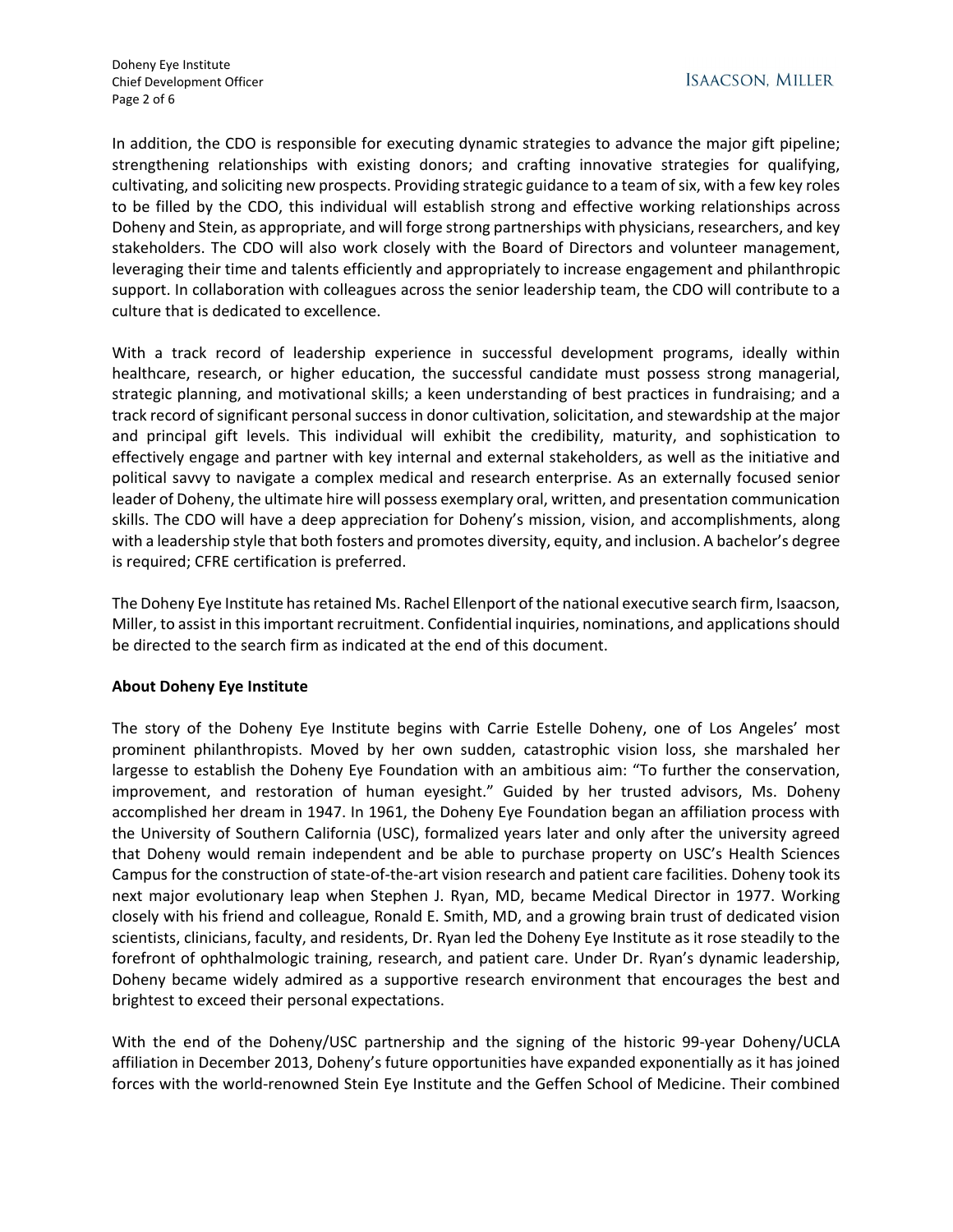strengths – both complementary and collaborative – are unrivaled and position each member of the strategic partnership to solve ophthalmology's most complex problems.

From seeking new ways to free blockages that prevent fluid drainage in glaucoma, to replacing retinal cells in age-related macular degeneration, to providing colleagues worldwide with standardized analyses of anatomical changes in the eyes of patients, Doheny clinicians and scientists are changing how people see – and also how they think about the future of vision. *US News & World Report* has ranked Doheny and Stein as #5 ophthalmology programs in the nation. This continued distinction is based on the advanced research and clinical expertise of Doheny scientists and physicians.

Doheny's annual operating budget is \$23 million and as of Fiscal Year 2022, its net assets are \$240 million, with its investment portfolio (including endowment) valued at \$140 million. In fiscal year 2021, , Doheny secured approximately \$3 million in philanthropic contributions and has averaged \$4 million over that last 5 years. The institute employs 145 individuals, of which seven are on the development team.

Doheny is led by Marissa Goldberg, Chief Executive Officer. She began her career at Doheny in 1991 after serving in various management roles, primarily in healthcare. Goldberg holds an MBA from Pepperdine University.

For more information about Doheny, please visit[: https://doheny.org/](https://doheny.org/) 

## **Role of the Chief Development Officer**

The Chief Development Officer will be charged with creating the vision, mission, and strategy for the development function of Doheny, and will effectively network with the political, corporate, foundation, government, business, and nonprofit circles to promote philanthropic awareness and a compelling case for support. The CDO will work closely with the CEO, CSO, Board of Directors, and other key stakeholders – including The Luminaires, Doheny's volunteer group. This position is responsible for overseeing major, planned, and annual giving; corporate and foundation relations; prospect research; alumni relations; events; stewardship; gift administration; and records management.

The CDO will be an effective spokesperson, representing the institute to a diverse range of internal and external constituencies. This individual will manage a development team of six professionals and will function well in a balanced culture that combines the richness and relevance of programs with the efficacy of best practices, fiscal accountability, and institutional impact.

#### **Major Functions and Responsibilities**

- Participate with the leadership, staff, and Board of Directors to lead Doheny's development strategies and continue to chart the institute's course in fund development.
- Actively lead, manage, and direct the ongoing development of the existing donor base while focusing on a comprehensive development plan that identifies new prospects and donors, business and community partners, and foundations to enhance the short- and long-term diversified funding base.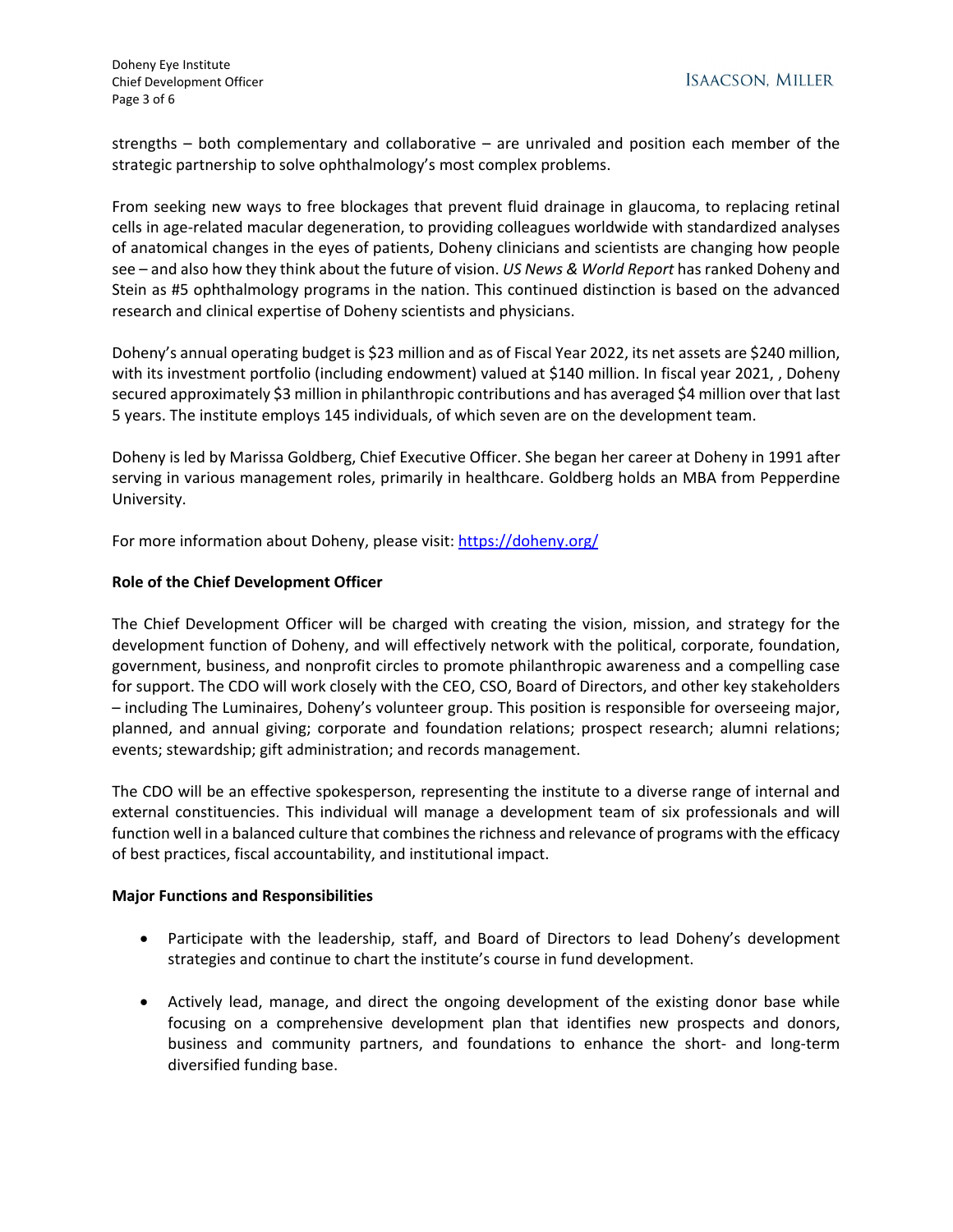- Ensure that fundraising efforts are carried out in keeping with the organization's values, mission, vision, and strategic plans.
- Develop a balanced funding mix of donor sources and solicitation programs tailored to the needs of the institute that will enable it to attract, retain, and motivate donors and fundraising volunteers.
- Develop and oversee performance measures, monitor results, and help the CEO evaluate the effectiveness of Doheny's development program.
- Carry and actively engage with a personal portfolio of 50 to 75 principal gift donors and prospects, comprised of major gift, planned gift, and corporate and foundation prospects.
- Monitor adequacy of activities through coordination with the CEO, staff, and appropriate committees.
- Develop agendas for weekly development meetings and develop an annual calendar and a project management electronic system to cover all crucial development activities in a timely fashion.
- Partner with the finance department to assure sound fiscal operation of the development function, including timely, accurate, and comprehensive development of charitable contributions income and expense budgets, reporting, monitoring, and implementation.
- Ensure the development and writing of foundation, corporate, and/or government proposals and solicitation materials.
- With a keen eye for data integrity, assure design and maintenance of donor and prospect records, gift management systems, and informational reports, as well as prospect research efforts.
- Oversee timely acknowledgement, stewardship, and recognition programs, providing feedback and creating necessary check off systems as necessary.
- Ensure the pipeline of donors in the major and planned giving programs is cultivated and administered properly, as well as the conceptualization and implementation of a comprehensive, multi-channel annual giving program.
- Adhere to and promote compliance measures for all relevant regulations and laws, maintaining accountability standards to donors and ensuring compliance with the code of ethical principles and standards of professional conduct for fundraising executives.
- Partner with the CEO, CSO, and staff in establishing goals and metrics to evaluate implementation of strategy and tactics.
- Work with the CEO and communications colleagues to provide input on and information for the Doheny Annual Report.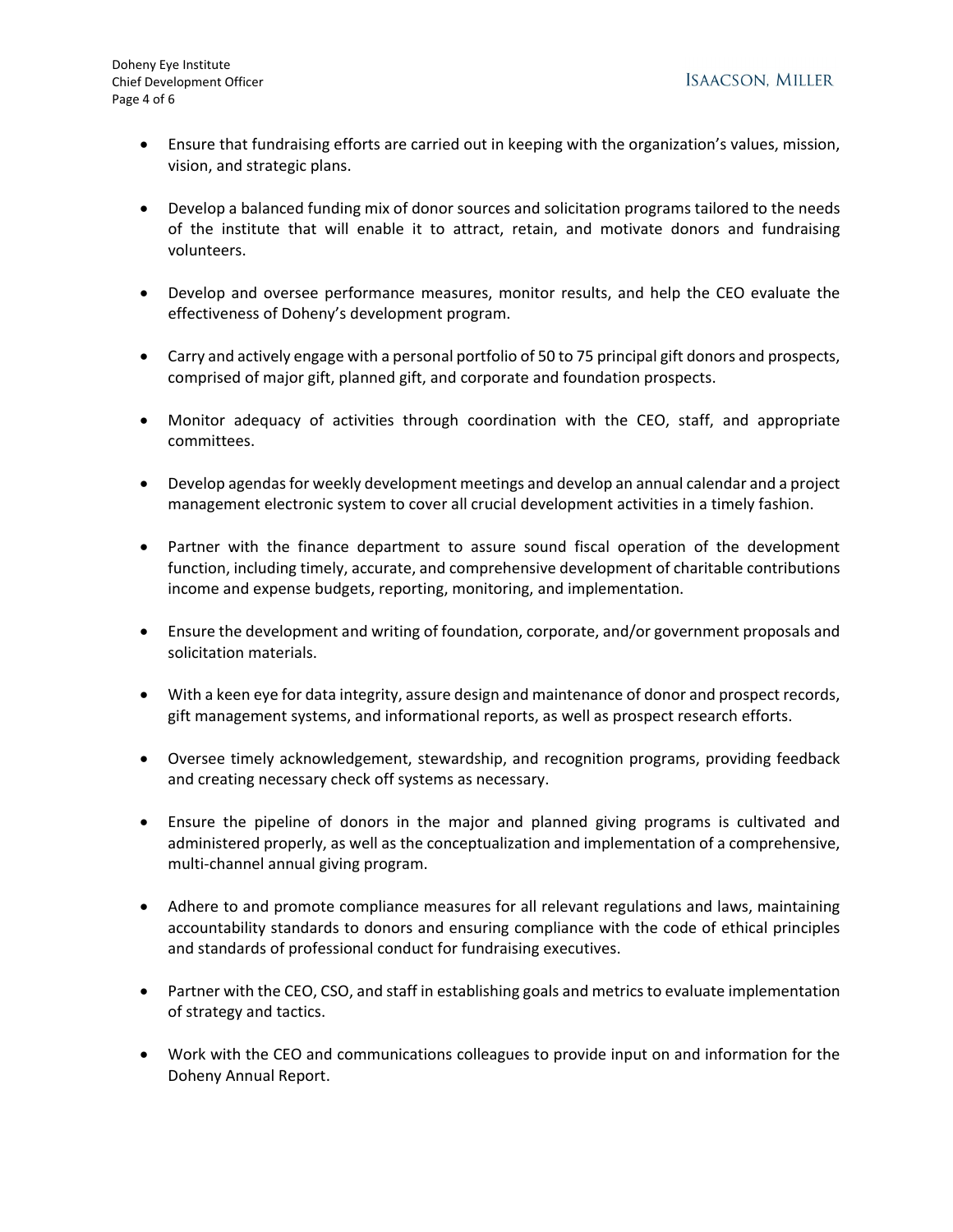- Provide supervisory direction for staff and evaluate performance, providing mentorship, guidance, performance metrics, systems for accountability, and feedback.
- Recruit and train new staff members and recommend and encourage professional development opportunities for all staff.
- Foster a donor-centric department whose appreciation for donor and all constituents is demonstrated in all forms of engagement.

## **Ideal Qualifications and Characteristics**

- A minimum of ten years of progressively responsible development experience, including a minimum of five years as a senior executive.
- A proven record of success in senior development leadership positions with major gift and capital campaign fundraising from individuals, corporations, and foundations, as well as a record of quantifiable success in donor segmentation, research, and cultivation.
- A broad-based knowledge of all functions of development, including the use of databases and of major and planned giving techniques, in particular, is required.
- Experience planning and executing department budgets and evaluating the ROI of specific fundraising programs.
- A demonstrated ability to plan and operate strategically; build public support; strengthen infrastructure; inspire staff and the Board of Directors; and develop effective programs is expected.
- Exceptional financial, organizational, and administrative skills are essential. Computer literate; knowledge of Word and Excel and experience with database software, preferably Raiser's Edge.
- Energy, passion, imagination, leadership, a strong drive to succeed, and personal integrity coupled with the ability to effectively articulate the vision of Doheny to a diverse audience.
- A self-starter who is confident enough to express opinions, forging ahead when appropriate and holding back when necessary, and with a sensitivity to the feelings and opinions of others.
- A decisive and resourceful individual with the willingness to accept responsibility and take charge of results.
- The desire and ability to work with high-powered academic scientists and physicians.
- The ability to plan, set goals and objectives, organize, and follow through.